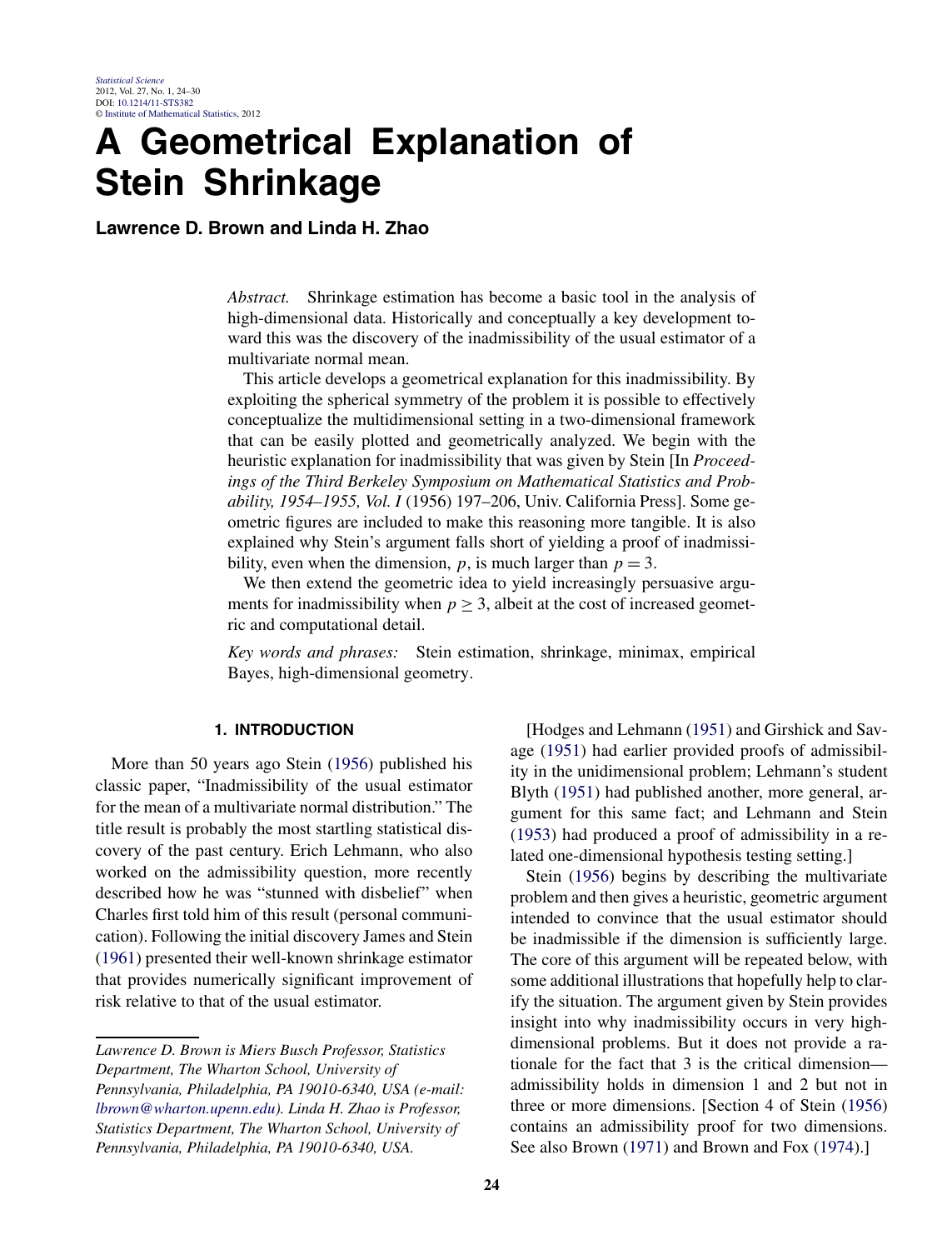The argument in the following note expands Stein's original heuristic idea, clarifies the geometry, and provides justification for the fact that 3 is the critical dimension. The argument is based on plane geometry and some simple "back-of-the-envelope" Taylor series expansions. As with Stein's argument, what is given here is not a proof. It could undoubtedly be expanded into a proof, but without further insight that proof would likely be similar to—and perhaps harder than—the existing inadmissibility proofs in Stein [\(1956\)](#page-6-0) and Brown [\(1966\)](#page-6-0). A slightly different geometrically based argument is suggested in Stein [\(1962\)](#page-6-0) and is additionally expanded in Brandwein and Strawderman [\(1990\)](#page-6-0). This argument is mentioned in Section [3.](#page-1-0)

Versions of this argument were presented in the 1960s in oral form independently by L. Brown, by B. Efron, and perhaps by others. But so far as we know the argument here does not appear in print. In addition, we feel it is worthwhile to remind readers of the geometric rationale underpinning Stein shrinkage in a form that displays that 3 is the critical dimension.

#### **2. THE ADMISSIBILITY PROBLEM**

Let **X** =  $(X_1, ..., X_p)'$  where  $X_i$ ,  $i = 1, ..., p$ , are independent normal variables with unknown means  $\theta_1, \ldots, \theta_p$  and all with the same known variance,  $\sigma^2$ . Without loss of generality, assume  $\sigma^2 = 1$ . It is desired to estimate  $\boldsymbol{\theta} = (\theta_1, \dots, \theta_p)'$  with the quality of an estimate being measured through squared error loss,  $L(d, \theta) = ||d - \theta||^2 = \sum (d_i - \theta_i)^2$ . Let  $\delta = \delta(\mathbf{X})$  denote an estimator. The risk function of  $\delta$  is denoted by  $R(\theta; \delta) = E_{\theta}(L(\delta(\mathbf{X}))).$ 

The "usual" estimator of  $\theta$  is **X** itself, that is,  $\delta_0(\mathbf{X}) = \mathbf{X}$ . This estimator is intuitive and has several appealing formal properties such as minimaxity, best-invariance, maximum likelihood, etc. [See standard textbooks such as Lehmann and Casella [\(1998\)](#page-6-0) for discussion of these properties.]

Prior to Stein [\(1956\)](#page-6-0) it had been firmly conjectured that  $\delta_0$  is admissible for any value of p. Admissibility means that there is no other estimator that is better in the sense of risk—formally, that there is no estimator δ' such that  $R(\theta; \delta') \leq R(\theta; \delta_0)$  with strict inequality at some value of  $\theta$ . [Actually, though it is not important in the sequel, we note that a well-known supplementary argument shows that  $\delta_0$  is inadmissible if and only if there is another estimator that is always strictly better in the sense that  $R(\theta; \delta') < R(\theta; \delta_0)$  for all  $\theta$ .]

What Stein proved in Sections 2–4 of Stein [\(1956\)](#page-6-0) is:

<span id="page-1-0"></span>THEOREM (Stein).  $\delta_0$  *is admissible if and only if*  $p \leq 2$ .

Our goal is to explain why  $\delta_0$  is inadmissible when  $p \geq 3$ .

#### **3. SPHERICAL SYMMETRY**

A spherically symmetric estimator is one that satisfies

(1) 
$$
\delta(\mathbf{X}) = \tau(||\mathbf{X}||)\mathbf{X}
$$

for some scalar function,  $\tau$ . Of course,  $\delta_0$  is spherically symmetric. We confine the search for alternatives to  $\delta_0$ to the collection of spherically symmetric estimators. Geometrically, these are estimators that lie on the line through **X**, and whose distance from the origin depends on  $\|\mathbf{X}\|$ . Such an estimator is given as in [\(1\)](#page-1-0)–[\(3\)](#page-1-0).

The restriction to spherically symmetric alternatives is intuitively plausible. To support this intuition, Stein [\(1956\)](#page-6-0), Section 3, contains a formal proof that  $\delta_0$  is inadmissible if and only if there is a spherically symmetric estimator which is better.

Once one has decided to restrict consideration only to spherically symmetric estimators it is possible to correctly plot and study the multivariate problem in a two- dimensional coordinate framework for the sample space. One coordinate measures the sample in the direction of the true parameter,  $\theta$ ; the other coordinate is the length of the orthogonal residual from this direction. This leads to the geometric picture developed in the following section.

# **4. GEOMETRY FOR SPHERICALLY SYMMETRIC ESTIMATORS**

Only spherically symmetric estimators need to be considered. For such estimators relevant distributions depend only on the magnitude of  $\theta$ ; the direction of the vector  $\theta$  does not matter. Formally, this means that after the constraint to spherically symmetric estimators it suffices to consider the situation when  $\theta$ lies on the  $\theta_1$ -axis. So, assume  $\theta = (\theta, 0, \dots, 0)'$ . Let  $X = (X_1, X'_{(2)})'$  where  $X_{(2)} \in \mathfrak{R}^{p-1}$ . Geometrically,  $X_{(2)}$  is the residual of **X** after projection on the direction determined by  $\theta$ . Again, only the length of  $X_{(2)}$ matters, not its direction in the hyperplane perpendicular to  $\theta$ . Hence, let  $R = \|X_{(2)}\|$ . The relevant statistics for the observed sample can thus be rewritten as

(2) 
$$
\mathbf{Z} = (X_1, R)
$$
 with  $X_1 \sim N(\vartheta, 1), R^2 \sim \chi_{p-1}^2$ 

and  $X_1$ , R are independent.

Spherically symmetric estimators as in [\(1\)](#page-1-0) are expressed similarly in the **Z** coordinate system as

(3) 
$$
\delta(\mathbf{Z}) = \tau(\|\mathbf{Z}\|)\mathbf{Z}.
$$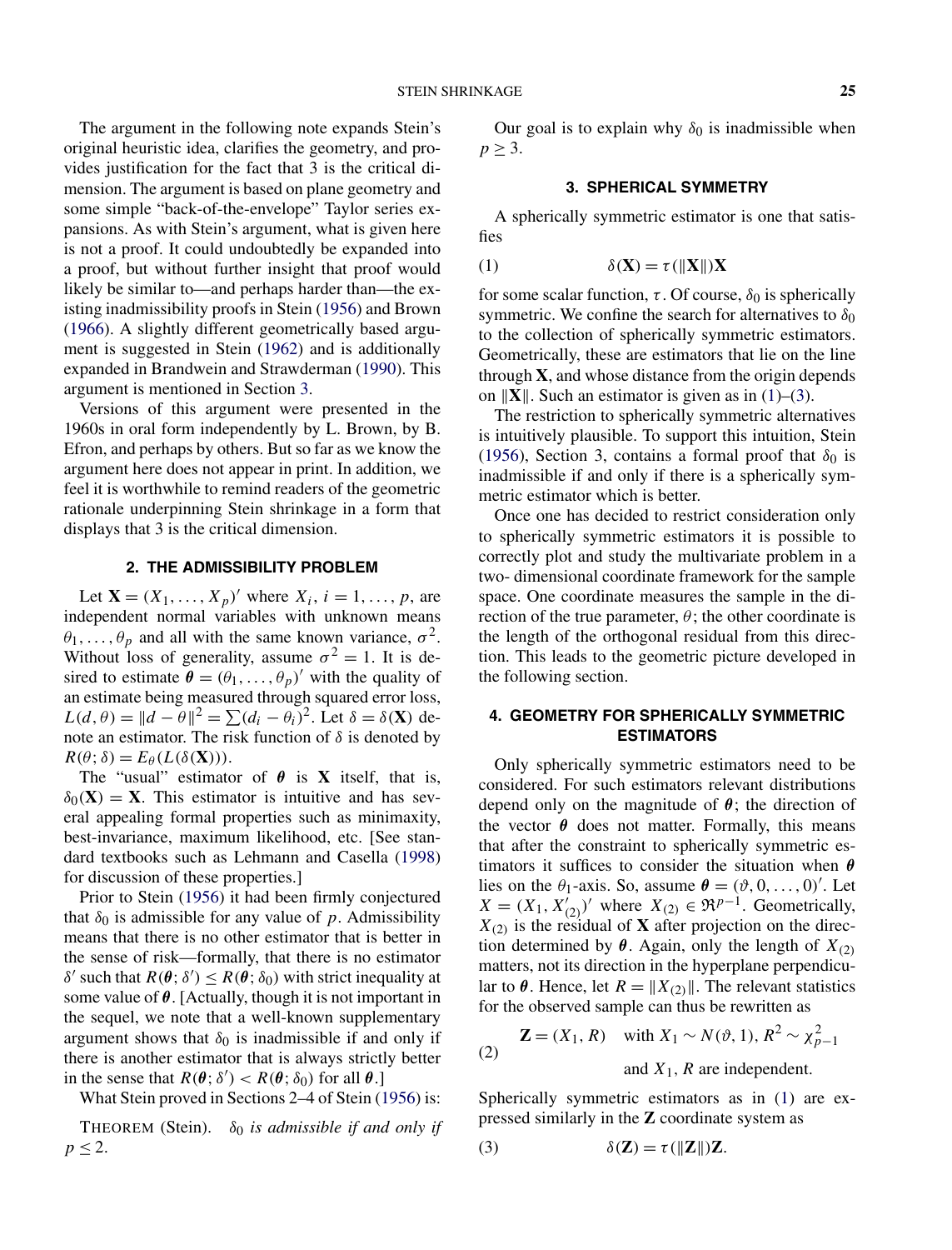

FIG. 1. A typical observation in the  $\mathbf{Z} = (X_1, R)$  coordinate sys*tem*.

The **Z** coordinate system is two-dimensional. Hence it can be conveniently visualized geometrically. A key feature of the transformation leading from the original, **X**, system to the **Z** system is that distances are preserved. In particular, for spherically symmetric estimators

$$
\|\delta(\mathbf{X}) - \theta\| = \|\delta(\mathbf{Z}) - (\vartheta, 0)\|.
$$

Thus the squared error risks are the same in the two problems.

Pictorially this can be plotted in standard planar coordinates, as pictured in Figure [1.](#page-2-0) Figure [1](#page-2-0) shows a typical observation of **Z** in the  $(X_1, R)$  coordinate system. It also represents a spherically symmetric estimate corresponding to  $\mathbb{Z}$ , as given by formulas [\(1\)](#page-1-0)–[\(3\)](#page-1-0). Pay special attention to the fact that this estimator is on the line through **Z**. Figure [1](#page-2-0) also shows an additional point  $\xi = (\xi_1, \xi_2) = (\vartheta, \sqrt{p-1})$ . This represents the intuitive "center" of the distribution of **Z**.

In terms of Figure [1](#page-2-0) the statistical situation can be summarized as follows: You observe **Z** with distribution as specified above. You are constrained to use only spherically symmetric estimators that lie on the line from the origin through **Z**, as shown in the plot. You want to find an estimator that is close to  $\Theta$  in terms of squared distance. For the point shown on the plot it is fairly clear that there are spherically symmetric estimates that are better than just **Z** alone. The point  $\delta$ shown on the plot is one such better estimate. The goal of the remainder of the paper is to substantiate that situations like that in the figure are *on average* sufficiently typical (at least when  $p > 3$ ), and hence that appropriate shrinkage estimators are better than **Z** itself.

<span id="page-2-0"></span>[Note that  $p - 1 = E(R^2)$ . Hence it makes sense to think of  $\sqrt{p-1} = \xi_2$  as the center of the dis-



FIG. 2. 2000 *observations of* **Z** *in the case*  $p = 20$  *and*  $\vartheta = 25$ .

tribution of  $R$ . This is not exactly either the mean or median of  $R$ , but it is sufficiently close and is convenient for the following discussion. The exact mean of R is  $E(R) = \sqrt{2}\Gamma(p/2)/\Gamma((p-1)/2)$ . For  $p = 5, 10, 17, 26$ , respectively, this takes the values  $E(R) = 1.850, 2.918, 3.938, 4.950$  as compared to the values  $\xi_2 = \sqrt{p-1} = 2, 3, 4, 5$ . Asymptotically,  $E(R) = \sqrt{p-1} - 1/(4\sqrt{p-1}) + O((p-1)^{-3/2}).$ 

Figure [2](#page-2-0) shows a typical sample of 2000 observations of **Z** in the case  $p = 20$  and  $\vartheta = 25$ . The dominant feature is that the sample points are moderately tightly clustered about  $\xi = (25, \sqrt{19})$  and hence are much closer to  $\xi$  than they are to the parameter point  $\theta = (\vartheta, 0).$ 

## **5. STEIN'S HEURISTIC ARGUMENT**

It is fairly clear from pictures like Figure [2](#page-2-0) that shrinking the observations somewhat toward the origin will often bring the estimator closer to the true mean  $\theta = (\vartheta, 0)$ . Even more striking—consider what happens in a plot like Figure [2](#page-2-0) as  $p \to \infty$  for fixed  $\theta = (\vartheta, 0)$ . Then the cloud of points moves vertically upward. Eventually, virtually the entire cloud lies outside the circle of radius  $\|\theta\|$ . To be more precise

(4) 
$$
||X||^2 = ||\boldsymbol{\theta}||^2 + p + O_P(\sqrt{p})
$$

as  $p \to \infty$  for any fixed  $\theta$ . This asymptotic fact can be derived from the non-central chi-squared distribution of  $||X||^2$  or from a simple Taylor approximation as is done in Stein's heuristic argument. Viewed another way, [\(4\)](#page-2-0) says that

(5)  

$$
\|\theta\| = \sqrt{\|X\|^2 - p - O_P(\sqrt{p})}
$$

$$
= \|X\| - \frac{p + O_P(\sqrt{p})}{2\|X\|}.
$$

Any observation that lies outside of the sphere of radius  $\|\theta\|$  can be brought closer to  $\theta$  by shrinking it toward the origin so as to lie on the sphere. (Actually,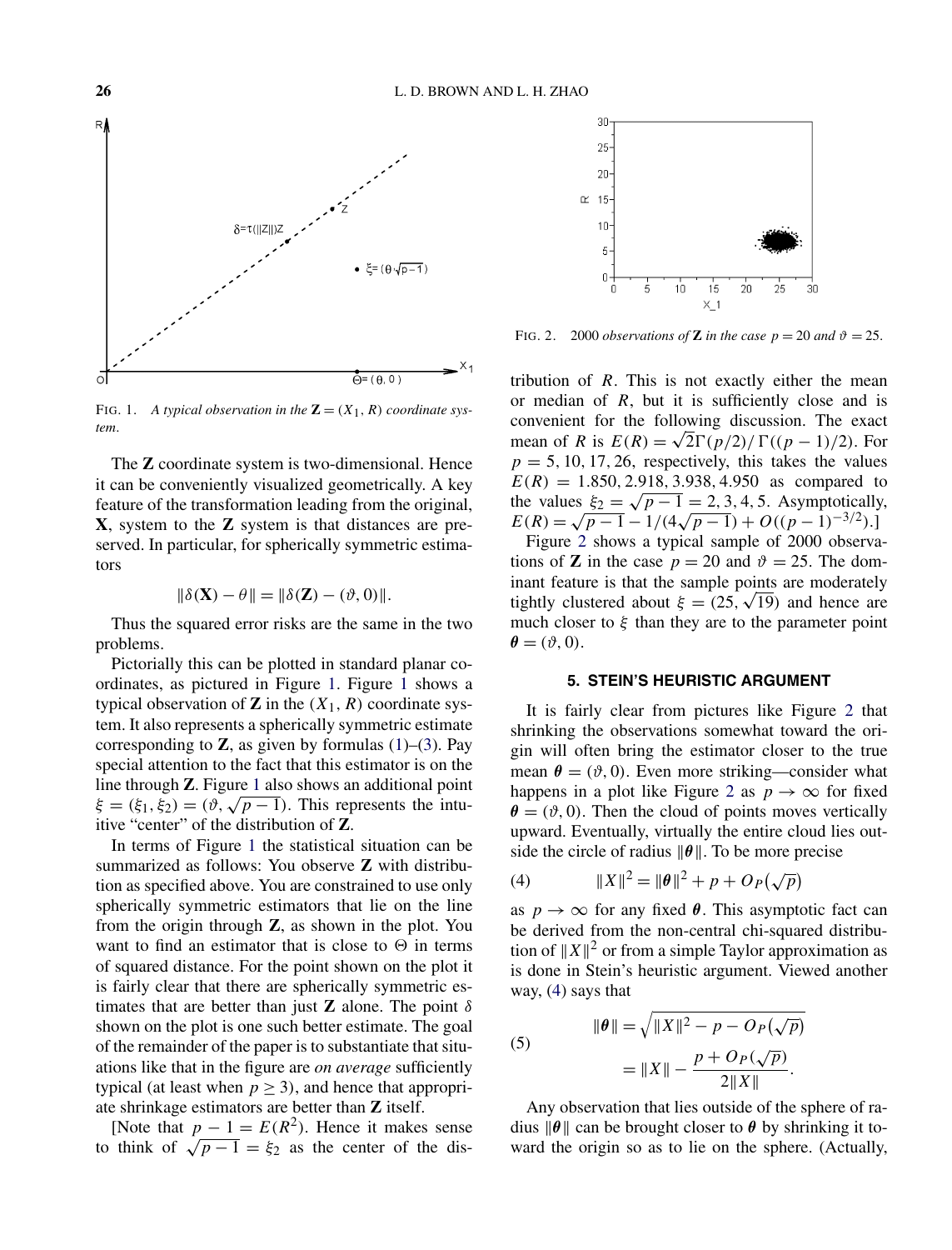

FIG. 3. *Geometry of the naïve optimal estimator*: *it shows the origin*, O, *the points* A =  $(\vartheta, 0)$ , B =  $(\vartheta, \sqrt{p-1})$  *and* C, *the projection of* A *on the line* OB.

somewhat more shrinkage is desirable as will be clear from the discussion of Figure [3,](#page-3-0) below.) This suggests that shrinkage by a factor  $\frac{p+O_P(\sqrt{p})}{||X||}$  should be desirable as  $p \to \infty$ . The argument in Stein [\(1956\)](#page-6-0) elaborates a little further and shows with a Taylor expansion that shrinkage by a factor  $\frac{p+O(1)}{\|X\|}$  is still advantageous as  $p \to \infty$  for any fixed  $\theta$ . This motivates the use of the estimator  $\delta_p(X) \stackrel{\Delta}{=} (1 - \frac{p}{\|X\|^2}) X$ . This is related to what is used in Stein  $(1956)$  to prove inadmissibility of the usual estimator. The James–Stein [\(1961\)](#page-6-0) estimator  $\delta_{p-2}$  is better than the usual one when  $p \geq 3$ , as proved in that paper and later in a more efficient manner through Stein's unbiased estimate of risk in Stein [\(1973, 1981\)](#page-6-0).

[Since  $p \to \infty$  the difference between the factor  $p/||X||^2$  in this argument and the factor  $(p-2)/||X||^2$ in James and Stein [\(1961\)](#page-6-0) is irrelevant. For fixed  $p$  it can be shown by the arguments mentioned above that δ<sub>p</sub> dominates δ<sub>0</sub> whenever  $p \ge 4$ .]

Stein [\(1956\)](#page-6-0) writes that "With some additional precision this [heuristic argument] could be made ...[in]to... a proof that for sufficiently large  $[p]$  the usual estimator is inadmissible." This is the type of exaggeration that may be excused by the above being only meant as a heuristic argument. In fact much more than "some additional precision" is needed to prove the usual estimator is inadmissible for sufficiently large  $p$ . The reason that the above does not easily yield a proof of inadmissibility is that it only holds for any fixed  $\theta$  as  $p \to \infty$ . It does not hold uniformly in  $\theta$ , but a uniform argument is needed in order to prove inadmissibility.

<span id="page-3-0"></span>To be more precise, for any  $p$  no matter how large,  $\inf_{\theta} {P_{\theta}(\Vert X \Vert \geq \Vert \theta \Vert)} = 1/2$ , rather than approaching 1 as is implicitly suggested within the heuristic argument, and as would be needed to easily convert the heuristic argument into a proof.

Hence a more elaborate argument is needed to prove that the usual estimator is inadmissible. The following discussion presents a heuristic argument for inadmissibility that is consistent with the geometric insight in Stein's motivation.

## **6. DESIRED AMOUNT OF SHRINKAGE; TYPICAL OBSERVATION**

Figures [1](#page-2-0) and [2](#page-2-0) show that the observations are close to  $\xi = (\vartheta, \sqrt{p-1})$ , whereas the estimate should be as close as possible to  $\theta = (\vartheta, 0)$ . Figure [3](#page-3-0) illustrates the geometry of this situation when  $\mathbf{Z} = (\vartheta, \sqrt{p-1})$ . It shows the origin (O), the point  $A = \theta = (\vartheta, 0)$  which is the desired target of the estimate, and the point  $B = \xi = (\vartheta, \sqrt{p-1})$  which is a typical observation. For such an observation any spherically symmetric estimator must be on the line OB. The point C in Figure [3](#page-3-0) is the point on that line which is closest to the desired target, A. A similar triangles yield that

$$
\frac{|\overline{AB}|}{|\overline{OB}|} = \frac{|\overline{BC}|}{|\overline{AB}|},
$$

where  $|\overline{AB}|$  denotes the length of the segment  $\overline{AB}$ , etc. Simplifying yields

(6) 
$$
|\overline{BC}| = \frac{|\overline{AB}|^2}{|\overline{OB}|} = \frac{p-1}{\|\xi\|}.
$$

The point C is the best estimate based on an observation at  $B = \xi$ . By [\(6\)](#page-3-0) it can be written as

$$
\mathbf{B} = \left(1 - \frac{p-1}{\|\xi\|^2}\right)\xi.
$$

By comparison with [\(1\)](#page-1-0), this suggests that the optimal spherically symmetric estimator will be the Naïve Geometrically Optimal estimator

(7) 
$$
\delta_{\text{NGO}}(\mathbf{Z}) = \left(1 - \frac{p-1}{\|\mathbf{Z}\|^2}\right)\mathbf{Z}.
$$

The discussion leading to [\(7\)](#page-3-0) suggests that

$$
\delta_{p-1}(X) = \left(1 - \frac{p-1}{\|X\|^2}\right)X
$$

should dominate  $\delta_0$ . The above motivation and construction of  $\delta_{NGO}$  does not suffer from the defect noted above in Stein's original heuristics—it does not require  $p \rightarrow \infty$  for each fixed  $\vartheta$ . However, it suggests that  $\delta_0$  is inadmissible even for  $p = 2$ . This suggestion is not correct; and so a more careful heuristic argument is needed to get a better description of the relevant geometry.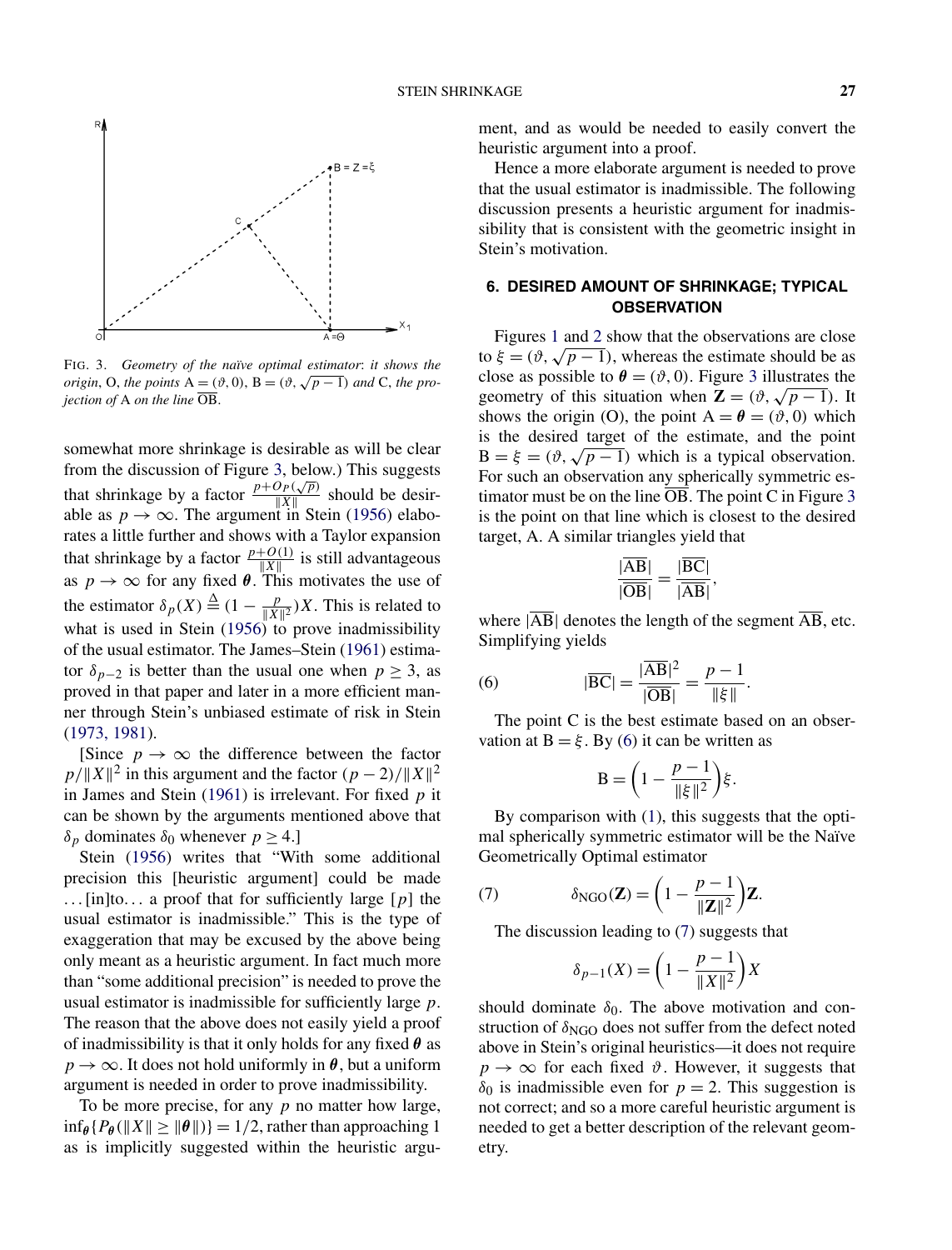

FIG. 4. *The values of* ξ<sup>±</sup> *and their respective estimates*.

# **7. STOCHASTIC VARIATION**

The estimator  $\delta_{\rm NGO}$  in [\(7\)](#page-3-0) is only optimal at  $\xi =$ ( $\vartheta$ ,  $\sqrt{p-1}$ ), the central point of the distribution of **Z**. Of course, **Z** is not identically  $\xi$ , but is only stochastically close to  $\xi$ . The calculation leading to [\(7\)](#page-3-0) is only approximate, not exact. There is a small price in accuracy to be paid in order to accommodate the stochastic variation of **Z**. In order to better understand the composition of this price consider a particular pair of equally likely possible points for **Z**. These points are labeled  $\xi_+, \xi_-$  in Figure [4.](#page-4-0) They are defined as

$$
\xi_{\pm} = (\vartheta \pm 1, \sqrt{p-1}).
$$

These points exhibit typical stochastic variation in the direction of  $\theta = (\vartheta, 0)$  since their mean and mean squared distance in that direction match those of the full distribution. While they do not accurately model the stochastic variation in the direction orthogonal to  $\theta = (\vartheta, 0)$ , it turns out that this additional variability is only of secondary importance. Thus, we will ignore the effect of this orthogonal variation for now. It becomes clear from the exact expression discussed later at  $(14)$ – $(15)$  that the orthogonal variation is indeed of secondary importance in calculation of the difference in risks.

Note that  $L_{+} < ||\xi_{+} - \vartheta||^{2} = ||\xi_{-} - \vartheta||^{2}$  but  $L_{-}$ can be >  $||\xi - \vartheta||^2$ . Calculations in the test show that  $\frac{1}{2}(L_{+} + L_{-}) < ||\xi_{+} - \vartheta||^{2}$  when  $0 < C < 2(p - 2)$ .

In order to allow for additional discussion consider the general form

(8) 
$$
\delta_C(\mathbf{Z}) = \left(1 - \frac{C}{\|\mathbf{Z}\|^2}\right)\mathbf{Z}.
$$

<span id="page-4-0"></span>The case  $C = p - 1$  is motivated by the preceding geometric argument. But the following calculations suggest that because of the stochastic variation modeled through  $\xi_+$ ,  $\xi_-$  a preferable choice is  $C = p - 2$ , as in the ordinary James–Stein estimator.

Break down the risk into two components corresponding to the directions determined by the coordinates  $\mathbf{Z} = (X_1, R)$ . This is similar to the suggestion in Stein [\(1956\)](#page-6-0), remark (vii). Related calculations are de-scribed in Efron and Morris [\(1971\)](#page-6-0). Let  $L_{\pm}$  denote the squared error from an observation at one of the two equally likely points  $\xi_+$ ,  $\xi_-$ , respectively,

$$
L_{\pm} = \left[ \left( 1 - \frac{C}{\|\xi_{\pm}\|^2} \right) (\vartheta \pm 1) - \vartheta \right]^2
$$
  
+ 
$$
\left[ \left( 1 - \frac{C}{\|\xi_{\pm}\|^2} \right) \sqrt{p - 1} - 0 \right]^2
$$
  
= 
$$
\left[ \pm 1 - \frac{C}{\|\xi_{\pm}\|^2} (\vartheta \pm 1) \right]^2
$$
  
+ 
$$
\left( 1 - \frac{C}{\|\xi_{\pm}\|^2} \right)^2 (p - 1)
$$
  

$$
\stackrel{\Delta}{=} L_{\pm}^{(1)} + L_{\pm}^{(2)}, \text{ say.}
$$

Let  $R_{\xi_{\pm}}(\theta, \delta_C)$  denote the conditional risk given that  $Z = \xi_+$  or  $\xi_-$ . Then

$$
R_{|\xi_{\pm}} = \frac{1}{2}(L_{+}^{(1)} + L_{-}^{(1)}) + \frac{1}{2}(L_{+}^{(2)} + L_{-}^{(2)})
$$
  
\n
$$
\stackrel{\Delta}{=} R_{|\xi_{\pm}}^{(1)} + R_{|\xi_{\pm}}^{(2)}, \text{ say.}
$$

Is  $\delta_C$  better than  $\delta_0$  for this conditional problem? To examine this we look at the coordinate-wise difference in conditional risks. For  $\delta_0$  the coordinate-wise risks are 1 and  $p - 1$ , respectively. Hence the coordinatewise differences are

$$
1 - R_{|\xi_{\pm}}^{(1)} = \frac{1}{2} \left( \frac{2C(\vartheta + 1)}{||\xi_{+}||^2} - \frac{C^2(\vartheta + 1)^2}{||\xi_{+}||^4} - \frac{2C(\vartheta - 1)}{||\xi_{-}||^2} - \frac{C^2(\vartheta - 1)^2}{||\xi_{-}||^4} \right)
$$

and

$$
(p-1) - R_{|\xi_{\pm}}^{(2)}
$$
  
=  $\frac{1}{2}(p-1) \Biggl( \Biggl( \frac{2C}{\|\xi_{+}\|^2} + \frac{2C}{\|\xi_{-}\|^2} \Biggr) - \Biggl( \frac{C^2}{\|\xi_{+}\|^4} + \frac{C^2}{\|\xi_{-}\|^4} \Biggr) \Biggr).$ 

In order to better interpret this expression rearrange terms so as to write the improvement of  $\delta_C$  over  $\delta_0$  in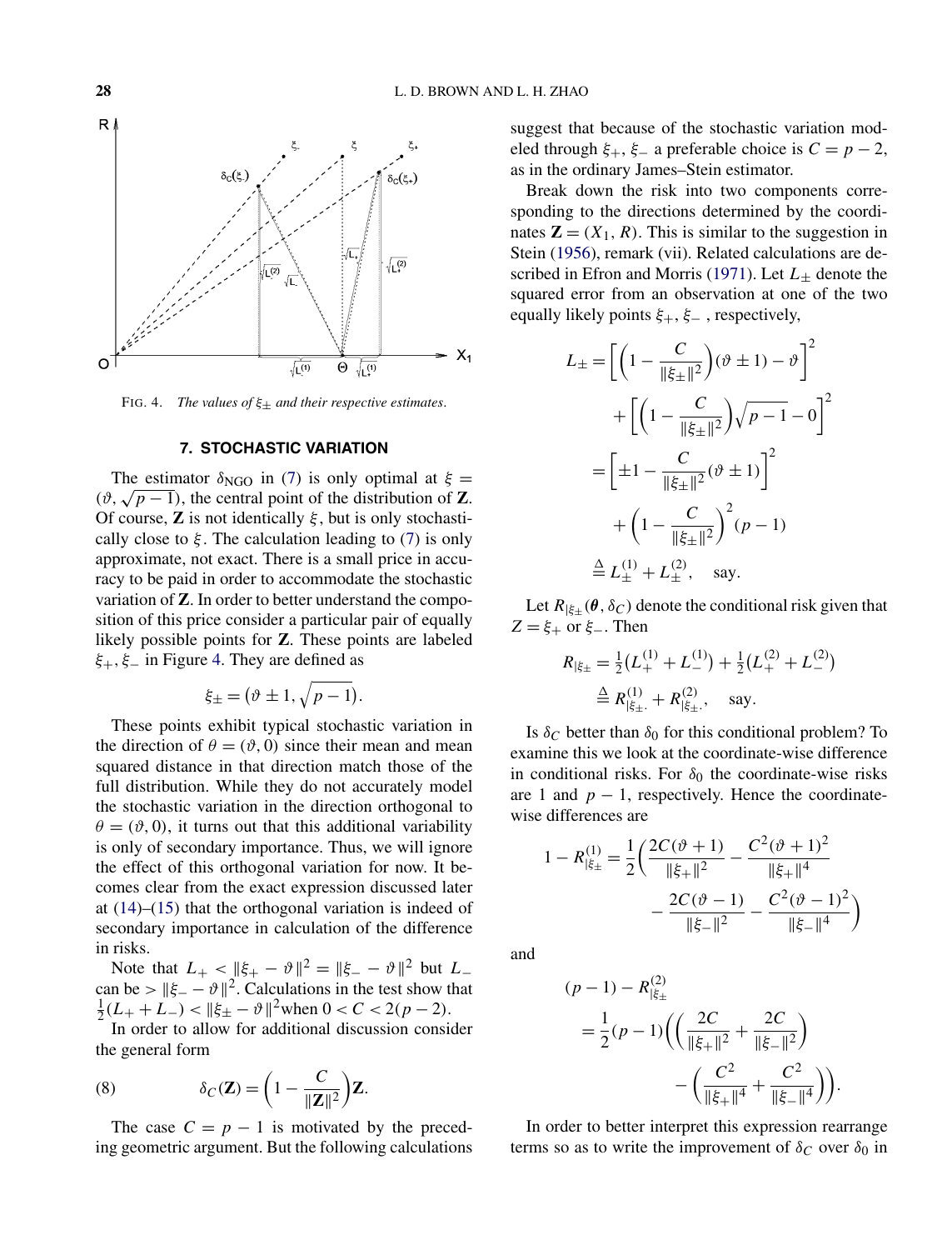$($ 

this conditional problem as

$$
\Delta_{|\xi_{\pm}} \stackrel{\Delta}{=} p - R_{|\xi_{\pm}} \n= C \vartheta \left( \frac{1}{||\xi_{+}||^2} - \frac{1}{||\xi_{-}||^2} \right) \n+ C p \left( \frac{1}{||\xi_{+}||^2} + \frac{1}{||\xi_{-}||^2} \right) \n- \frac{1}{2} C^2 \left( \frac{(\vartheta + 1)^2 + p - 1}{||\xi_{+}||^4} + \frac{(\vartheta - 1)^2 + p - 1}{||\xi_{-}||^4} \right) \n= C \vartheta \left( \frac{1}{||\xi_{+}||^2} - \frac{1}{||\xi_{-}||^2} \right) \n+ \left( C p - \frac{1}{2} C^2 \right) \left( \frac{1}{||\xi_{+}||^2} + \frac{1}{||\xi_{-}||^2} \right)
$$

since  $\xi_{\pm} = (\vartheta \pm 1)^2 + p - 1$ .

*If it were so* that  $||\xi_{+}||^2 = ||\xi_{-}||^2$  *then* the first major term on the right of [\(9\)](#page-5-0) would be  $=0$ , and the difference in [\(9\)](#page-5-0) would be positive for any  $0 < C < 2p$ . In particular, for any  $p \ge 2$  it *would be* positive for  $C = p - 1$ . (It could even be positive for  $p = 1!$ ) This of course makes no sense as a statistical solution and only confirms that it provides an incorrect insight to ignore that  $\|\xi_+\|^2 > \|\xi_-\|^2$ .

Now, look at [\(9\)](#page-5-0), and take into account that  $||\xi_+||^2 >$  $\|\xi-\|^2$ . Then,  $\frac{1}{\|\xi+\|^2} - \frac{1}{\|\xi-\|^2} < 0$ , and the first term on the right of (3.9) is negative and partially compensates for the remaining term which is positive when  $C = p - 1$ . In more detail,

$$
\frac{1}{\|\xi_{+}\|^2} - \frac{1}{\|\xi_{-}\|^2} = \frac{\|\xi_{-}\|^2 - \|\xi_{+}\|^2}{\|\xi_{+}\|^2 \|\xi_{-}\|^2}
$$

$$
= -4 \frac{\vartheta}{\|\xi_{+}\|^2 \|\xi_{-}\|^2},
$$

$$
\frac{1}{\|\xi_{+}\|^2} + \frac{1}{\|\xi_{-}\|^2} = \frac{\|\xi_{-}\|^2 + \|\xi_{+}\|^2}{\|\xi_{+}\|^2 \|\xi_{-}\|^2} = 2 \frac{\vartheta^2 + p}{\|\xi_{+}\|^2 \|\xi_{-}\|^2}.
$$

Hence the difference in conditional risks for  $p \geq 2$  is

<span id="page-5-0"></span>
$$
\Delta_{|\xi_{\pm}} = p - R_{|\xi_{\pm}} \n= \frac{2}{\|\xi_{+}\|^2 \|\xi_{-}\|^2} \n\cdot \left( \left( C(p - 2) - \frac{C^2}{2} \right) \vartheta^2 + \left( Cp - \frac{C^2}{2} \right) p \right) \n> \frac{2(\vartheta^2 + p)}{\|\xi_{+}\|^2 \|\xi_{-}\|^2} \left( C(p - 2) - \frac{C^2}{2} \right).
$$

It follows that the difference in conditional risks is positive so long as  $0 < C < 2(p-2)$ . In particular the difference is positive for  $p \ge 3$  and  $C = p - 1$ , the value motivated by the geometric argument centered on Figure [3.](#page-3-0) On the other hand, the best choice of constant in [\(10\)](#page-5-0) is the slightly smaller value  $C = p - 2$ . The improvement in risks is not as great as that suggested in the argument around Figure [3,](#page-3-0) and this can be considered as a necessary penalty due to the randomness in **X**. In summary, the result in [\(10\)](#page-5-0) provides a heuristic motivation for inadmissibility to hold whenever  $p \geq 3$ .

#### **8. WHAT CAN BE PROVED**

Note in [\(10\)](#page-5-0) that the three terms in the leading fraction are all approximately equal; that is,  $\vartheta^2 + p \approx$  $\|\xi_+\|^2 \approx \|\xi_+\|^2$ . Hence the argument leading to [\(10\)](#page-5-0) suggests that the unconditional difference in risks,  $\Delta =$  $R(\theta, \delta_0) - R(\theta, \delta_C)$ , will be well approximated as

11)  
\n
$$
\Delta = R(\theta, \delta_0) - R(\theta, \delta_C)
$$
\n
$$
\approx \frac{2}{\|\theta\|^2 + p} \left( C(p - 2) - \frac{C^2}{2} \right).
$$

The quality of this approximation improves as  $\|\theta\| \rightarrow$  $\infty$  in the sense that

(12) 
$$
\Delta \sim \frac{2}{\|\theta\|^2 + p} \left( C(p-2) - \frac{C^2}{2} \right)
$$
as  $\|\theta\| \to \infty$ .

The preceding arguments can be refined to prove the assertion in [\(12\)](#page-5-0). This is essentially the path followed by Stein in his original argument in Stein [\(1956\)](#page-6-0). In order to allow calculations accurate only for large  $\|\theta\|$ , Stein replaced  $\delta_C$  with the estimator

$$
\delta_{C;a} = \left(1 - \frac{C}{a + ||\mathbf{X}||^2}\right) \mathbf{X}.
$$

Then an exact Taylor expansion that can be considered as an elaboration of the above calculations yields

(13)  

$$
R(\theta, \delta_0) - R(\theta, \delta_{C; a})
$$

$$
= \frac{2}{a + \|\theta\|^2} \left( C(p - 2) - \frac{C^2}{2} \right)
$$

$$
+ o\left( \frac{1}{a + \|\theta\|^2} \right)
$$

uniformly in  $\|\theta\|$ . It follows that  $\delta_0$  is inadmissible.

The argument in Stein [\(1956\)](#page-6-0) for [\(13\)](#page-5-0) involves only low-order moments of  $X - \theta$ . Hence it can be generalized from the normal distribution setting to apply to